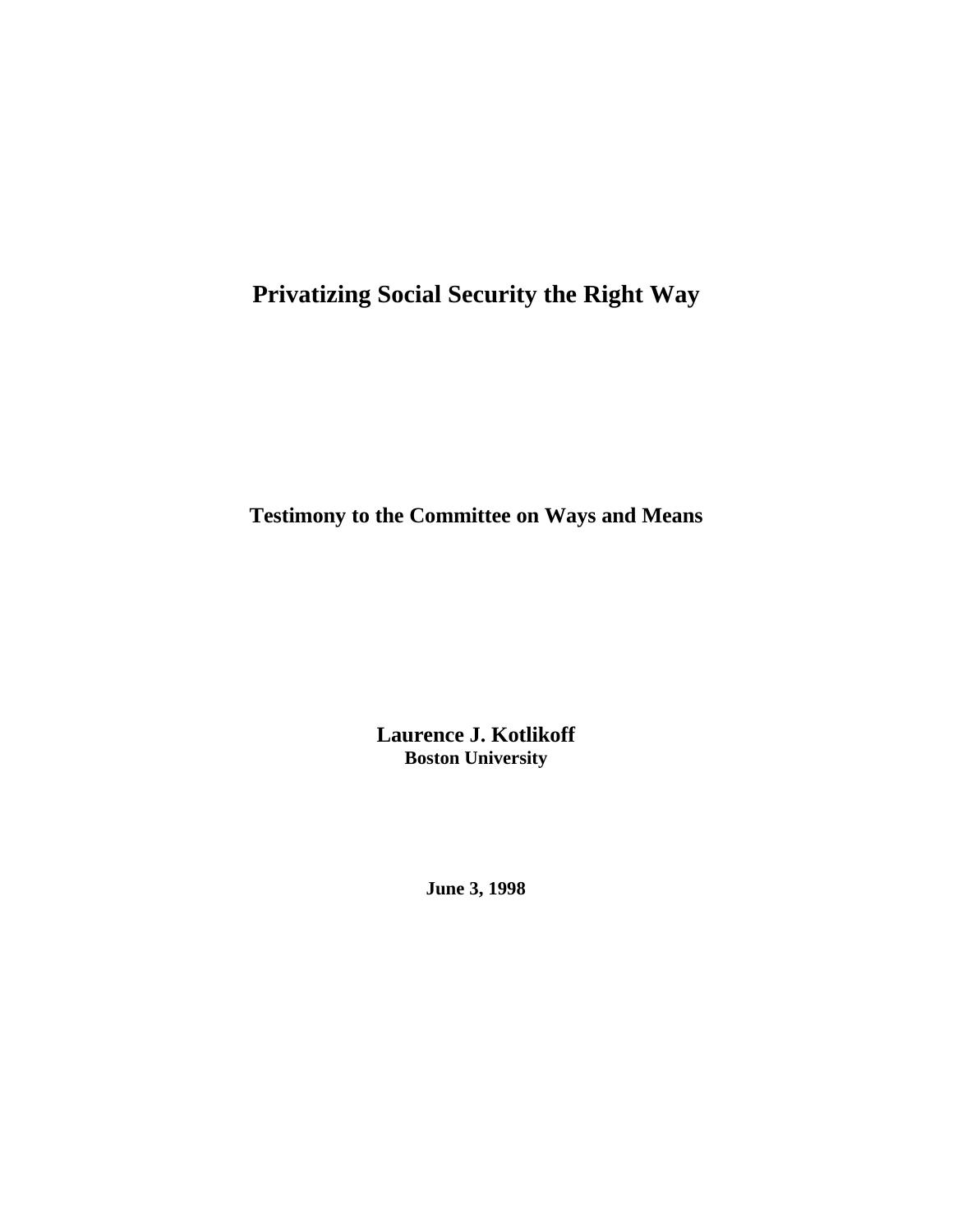# **Chairman Bunning and other distinguished members of the Committee on Ways and Means, Subcommittee on Social Security,**

I'm honored by this opportunity to discuss with you fundamental reform of the U.S. Social Security reform.

# *Social Security=s Options B Real Reform or Real Financial Distress*

The U.S. Social Security System is in desperate need of reform. The system faces a long-term fiscal crisis that is roughly twice as bad as our government is publicly admitting. Continuing to pay Social Security benefits on an ongoing basis requires taxing workers another nickel out of every dollar they earn - starting now. For those born in the postwar period, Social Security already represents, on balance, a bad deal. Raising taxes or cutting benefits by the amount needed to keep the program solvent will turn a bad deal into an awful one.

Many of the same politicians and bureaucrats who under-reformed the system is 1977 and again in 1983 and, thereby, delivered us into our current mess now claim to have the answer: "Raise Social Security's retirement age, means-test Social Security benefits, increase the income taxation of Social Security benefits, change the benefit formula, bring uncovered state workers into the system, raise taxes a bit now and more later, invest the trust fund in the stock market, and partially privatize the system by compelling workers to contribute 1 to 2 percent of their wages to private accounts."

This combination of piecemeal policies is, unfortunately, the likely outcome of our national "conversation" about Social Security. Their adoption will, almost surely, deliver less than half of what is needed on the fiscal side and turn Social Security's privatization into a costly fiasco.

The real way to reform Social Security is to privatize fully its retirement program and require everyone who can to contribute to paying off the liabilities of that program. Anything short of full privatization, with full payment of the transition costs, will leave us having another "conversation" 15 years from now, but facing even worse options than those we currently face.

This article presents a plan for fully privatizing the retirement portion of Social Security. The plan was developed by myself and Professor Jeffrey Sachs of Harvard University. It has been endorsed by 65 leading academic economists, including three Nobel Laureates. The plan is simple enough to describe on a single page. It protects existing retirees, women, and the poor, has very low administrative costs, requires full portfolio diversification of account balances, forces contributors to invest for the long-term, transforms accumulated account balances into inflation-protected pensions at retirement, and fully pays off the liabilities of the old system in a manner that is generationally equitable.

Before describing the plan, I discuss Social Security's long-term finances as well as its treatment of postwar Americans. Knowledge of both these issues is critical for judging whether or not Social Security should be privatized.

# *Social Security=s Long-term Fiscal Crisis*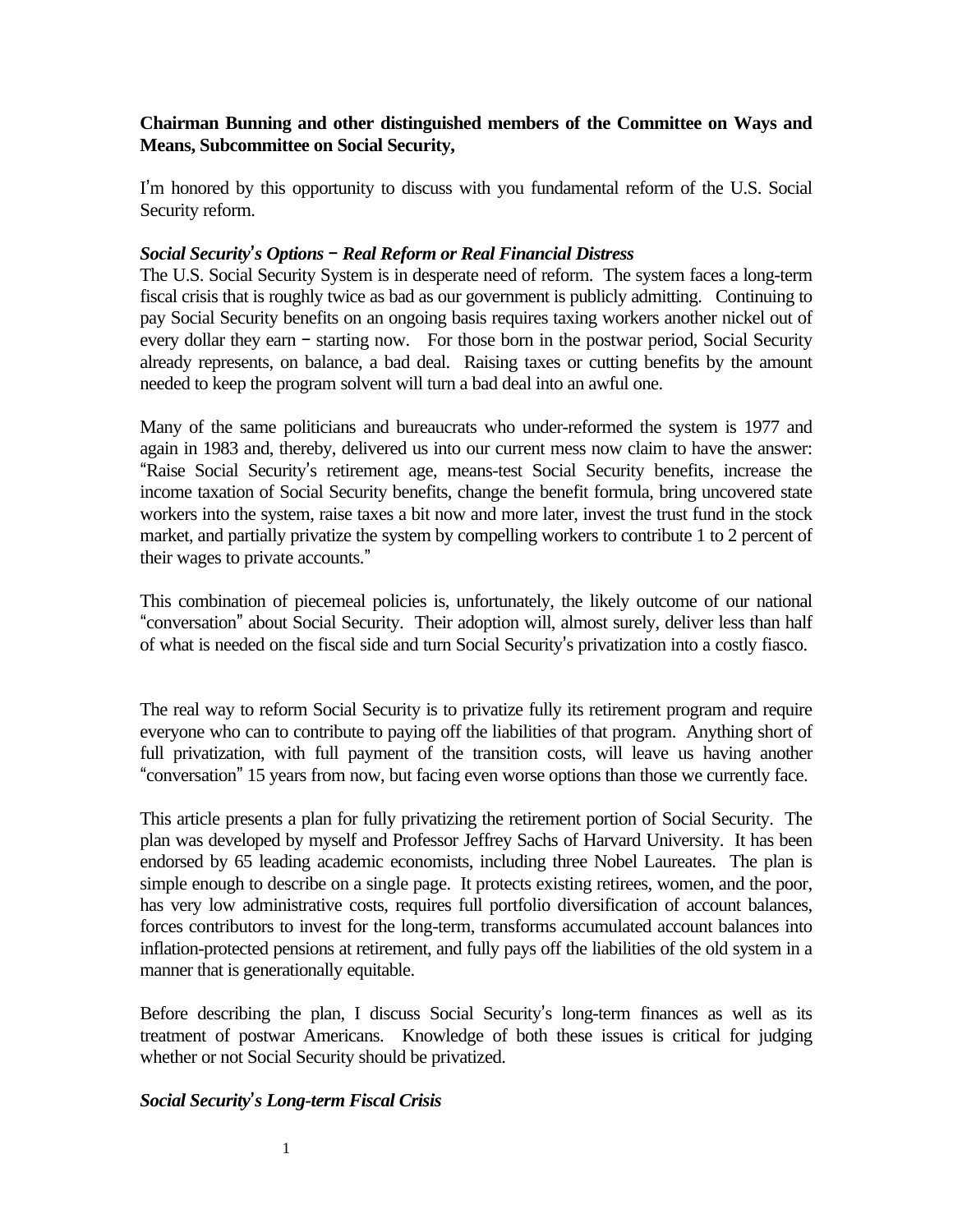According to the intermediate projection of the Social Security Trustees, paying promised benefits over the next 75 years requires an immediate and permanent 2.2 percentage point increase in the program's current 12.4 percentage point tax rate. Fixing Social Security for 75 years is not, however, fixing it for good. Each year that passes brings into the current 75-year planning horizon a year that wasn't there before. For example, we are currently 15 years beyond the 75-year planning horizon that the Greenspan Commission considered back in 1983. Recall that the Greenspan Commission was charged with the job of solving Social Security's financial problems once and for all. The mistakes underlying their failure should not be repeated. These mistakes go beyond using too short a planning horizon. They also include using economic and demographic assumptions that were far too optimistic.

Unfortunately, when the Social Security actuaries look beyond 75 years they see enormous deficits. These deficits are so large that paying Social Security benefits on an ongoing, rather than simply a 75-year, basis requires an immediate and permanent 4.7 percentage-point tax hike! This unpublished estimate comes from Steven Goss - the highly respected Deputy Chief Actuary of the Social Security Administration. Goss is also responsible for developing the 2.2 percentage point 75-year tax hike estimate.

The 4.7 percentage-point tax hike needed for true long-term solvency is, of course, more than twice the 2.2 percentage-point being announced by the Trustees in their Trustees Report. The Trustees' failure to allow Goss and his colleagues to publish the tax hike needed for true longterm solvency represents an incredible dereliction of duty and one that merits Congressional attention.

Unfortunately, a  $4.7$  percentage-point tax hike is not the limit of the tax hike we're likely to face. For starters, if the 4.7 percentage-point tax hike is not imposed immediately and if one assumes that all benefits will be fully paid, the payroll tax rate will have to be raised by more than 4.7 percentage points when the tax hike is finally implemented. Moreover the required 4.7 percentage-point tax hike is calculated based on what appear to be overly optimistic "intermediate" assumptions concerning lifespan extension and real wage growth. Top demographers, like Professor Ron Lee of the University of California at Berkeley, believe lifespan will grow by about 10 years over the next 75 years -- roughly twice the increase being projected by the Trustees in their intermediate forecast. In the case of real wage growth, the intermediate forecast assumes that real wages will grow in the future at .9 percent per year - over twice the rate they've grown since 1975.

The historic use of a truncated planning horizon and overly optimistic "intermediate" demographic and economic assumptions is responsible for about two thirds of the current longterm imbalance in the program. The remaining third appears to reflect technical mistakes that the actuaries uncovered in their forecasting methodology. In this regard it's worth pointing out that the actuaries are using what they themselves view to be a rather crude method for projecting long-term benefits and taxes. Their method is crude because it is based on aggregate relationships rather than a microsimulation model that tracks the benefits received and taxes paid of individuals. Although the actuaries are currently actively involved in evaluating existing microsimulation models and developing one of their own, it will be several years until more reliable, micro-based projections become available.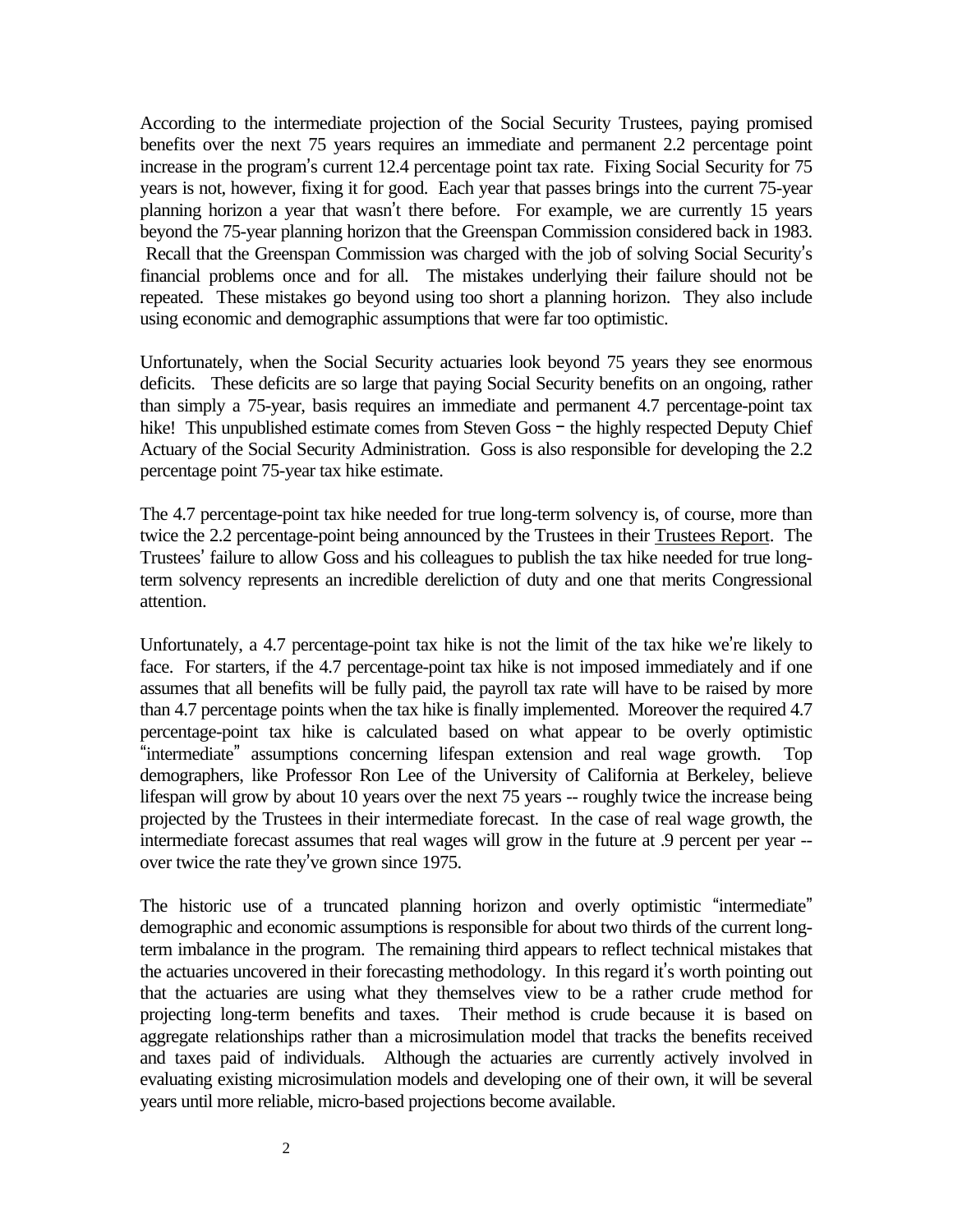Based on the current projection methodology, the incorporation of more realistic mortality and real wage growth assumptions raises the tax hike needed for long-run solvency from 4.7 percentage points to over 6 percentage points. Since the Social Security payroll tax rate is now 12.4 percent, such a tax rise would leave Americans workers paying close to a fifth of their wages to the System. Medicare faces an even more sever long-run funding problem. In combination, the two programs could eventuate in payroll tax rates of 30 percent or more. Payroll tax rates of this magnitude in conjunction with the rest of the U.S. tax structure and the need to pay interest on our large stock of official debt would have a highly detrimental impact on the U.S. economy.

The alternatives to imposing dramatically higher Social Security taxes is either dramatically cutting Social Security benefits or privatizing the existing system. In contemplating these alternatives, it's important to understand just how badly the system, based on the current levels of taxes and benefits, is treating Americans born since 1945.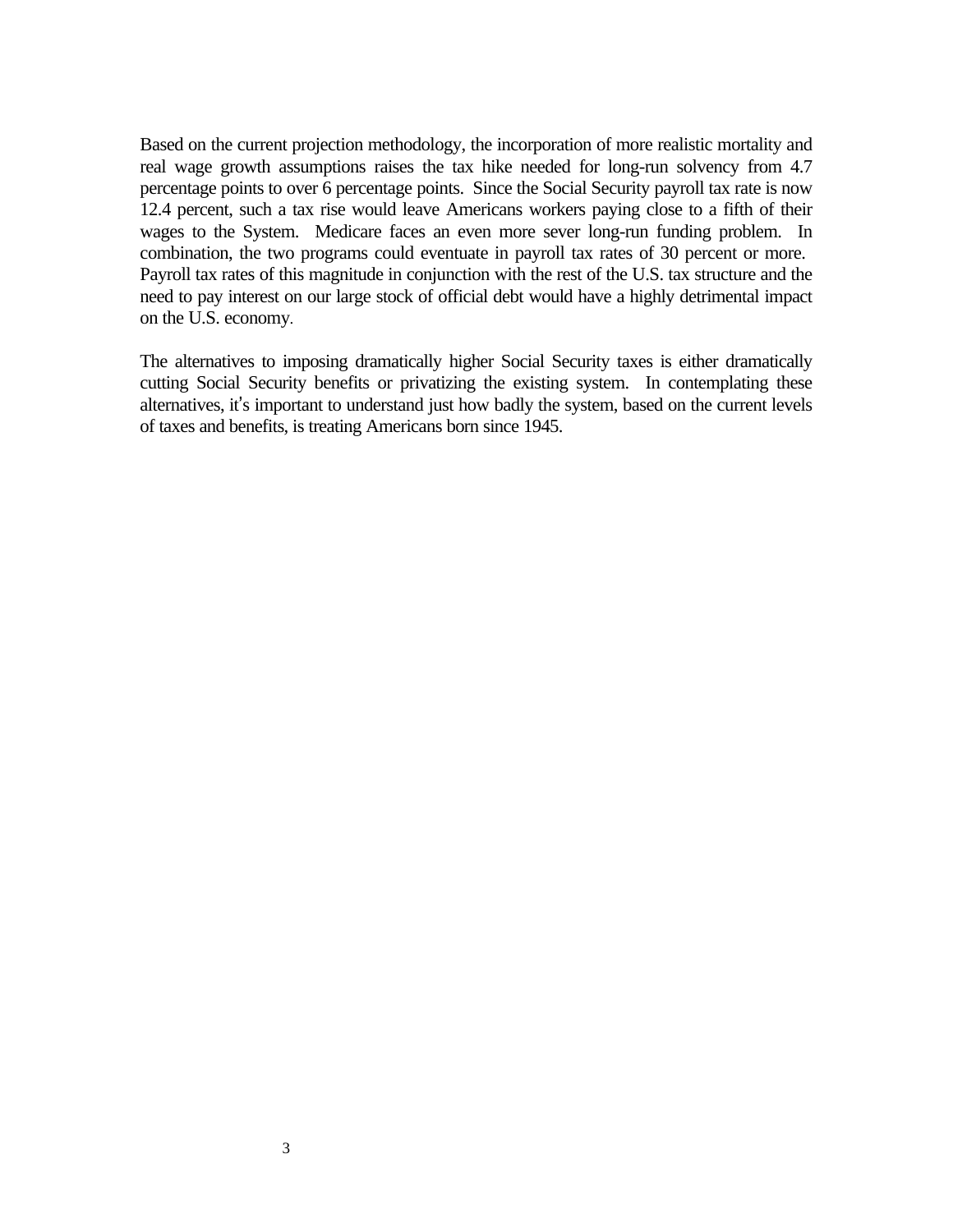# *Social Security=s Treatment of Postwar Americans*

In a recent study, I, together with five colleagues, used a highly detailed micro simulation model to examine how Social Security is treating postwar Americans.<sup>1</sup> In addition to considering the treatment of different postwar cohorts, the study compares the treatment of different types of individuals within each of these cohorts.

The study using two tools: CORSIM -- a dynamic micro simulation model -- and SOCSIM -- a detailed Social Security benefit calculator. CORSIM generates a representative sample of lifetime earnings and demographic trajectories for Americans born or to be born between 1945 and 2000. SOCSIM determines the Old Age Insurance and Survivor (OASI) benefits and taxes received and paid by the CORSIM sample. These benefits and taxes are then used to a) compute the lifetime net benefits (benefits less taxes) paid to different cohorts and subgroups within cohorts of the baby boomers and their children, calculate the rate of return different cohorts and groups within cohorts are implicitly earning on their contributions to the current systemt, and c) consider the extent to which the OASI system pools risk across cohort members by reducing the variance of lifetime income.

CORSIM starts with a representative sample of Americans alive in 1960. It then "grows' this sample demographically and economically. Specifically, it ages, marries, divorces, fertilizes, educates, employs, unemploys, re-employs, retires, and kills original sample members and their descendants over the period 1960 through 2090.

SOCSIM uses completed lifetime demographic and economic experiences to determine OASI retirement, spousal, widow(er), mother, father, children, and divorcee benefits as well as OASI taxes. It does so taking into account Social Security's earnings test, family benefit maxima, actuarial reductions and increases, benefit recomputation, eligibility rules, the ceiling on taxable earnings, and legislated changes in normal retirement ages.

# *The Study=s Findings*

 $\overline{a}$ 

This study's findings, culled from its executive summary, are indicated below:

Social Security represents a bad deal for postwar Americans. Moreover, the deal has gotten worse over time. Baby boomers are projected to lose roughly 5 cents of every dollar they earn to the OASI program in taxes net of benefits. Generation  $X'$ ers and today's children will lose over 7 cents of every dollar they earn in net taxes.

These losses assume no adjustment to Social Security's taxes or benefits. But, as indicated above, major adjustments are inevitable unless the system is privatized. If OASI taxes are raised immediately by the amount needed to pay for OASI benefits on an ongoing basis, baby boomers will forfeit 6 cents of every dollar they earn in net OASI taxes. Those born after the baby boom will forfeit 10 cents of every dollar they earn.

<sup>&</sup>lt;sup>1</sup> See Caldwell, Steven, Melissa Favreault, Alla Gantman, Jagadeesh Gokhale, Thomas Johnson, and Laurence J. Kotlikoff, "Social Security's Treatment of Postwar Americans," forthcoming in *Tax Policy and the Economy*, NBER volume, MIT Press, 1999.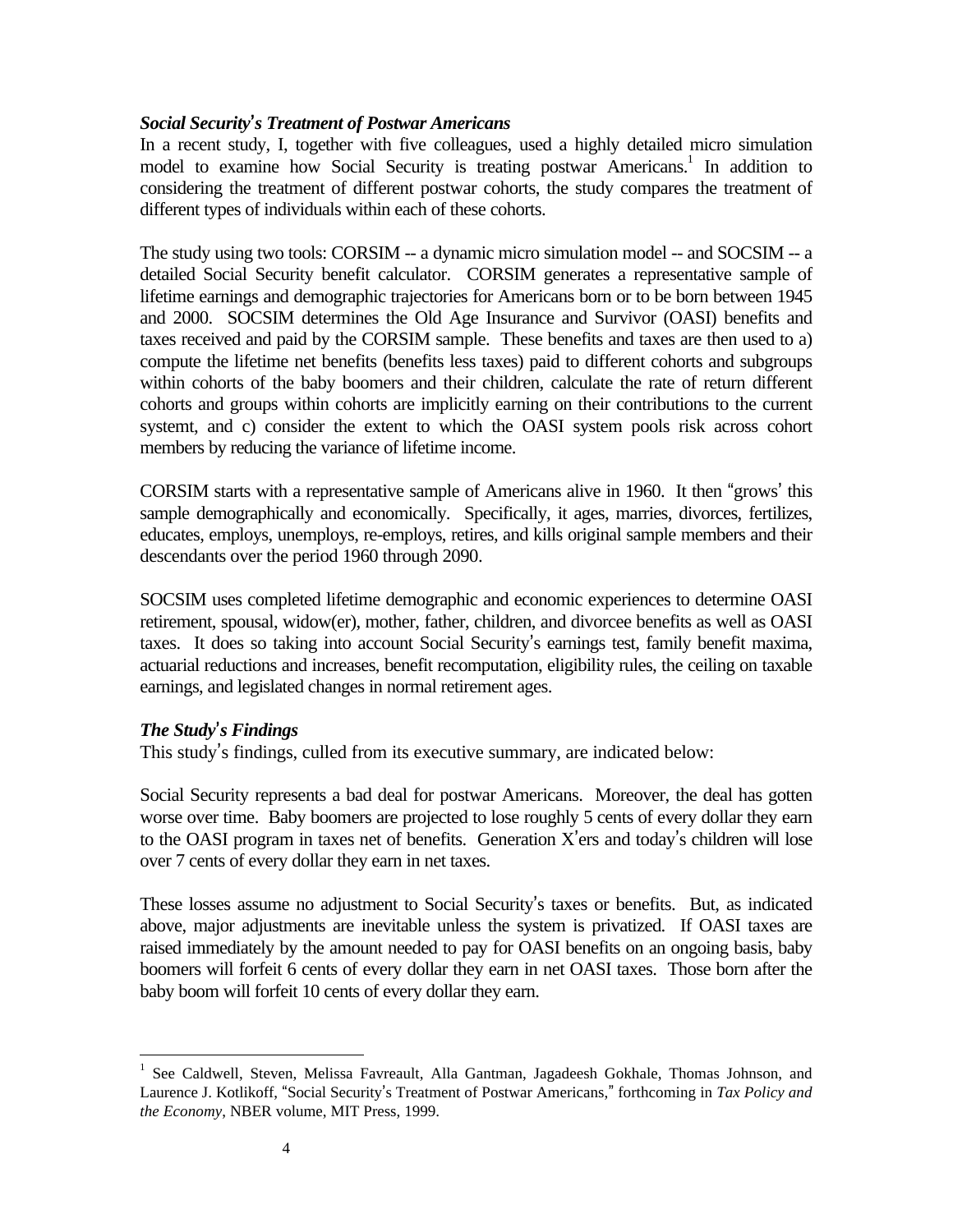Measured as a proportion of their lifetime labor incomes, the middle class are the biggest losers from Social Security, but measured in absolute dollars, the rich lose the most. On average, postwar middle-class workers pay 8 cents per dollar earned to OASI in net taxes compared with 5 cents for the lowest paid workers and 3 cents for the highest paid workers. But in absolute terms, today's highest earners pay roughly \$1 million measured as of age 65, compared to \$400,000 for today's middle-class workers, and \$50,000 for today's lowest earners.

As an average, out of every dollar that postwar Americans contribute to the OASI system, 74 cents represent a pure tax. The pure-tax component of each dollar contributed is 55 cents for the oldest baby boomers and 81 cents for today's newborns. The degree of pure OASI taxation is less than 50 cents on the dollar for very low lifetime earners and greater than 80 cents on the dollar for very high lifetime earners.

Men pay about 1 percent more of their lifetime earnings to OASI in net taxes than do women. The higher male net tax rates obtain even controlling for lifetime earnings. They reflect shorter male life expectancy and less frequent receipt of OASI dependant and survivor benefits.

Non whites, because of their shorter life expectancies, face slightly higher (about a third of a percentage point) lifetime OASI net tax rates than do whites. This is particularly true at lower levels of lifetime earnings.

College-educated workers face somewhat lower (about two thirds of a percentage point) lifetime OASI net tax rates than non college-educated workers, but this difference disappear once one controls for lifetime earnings.

One rationale for the OASI program is that it pools earnings, lifespan, and longevity risks through the progressivity of its benefit schedule as well as through its provision of dependant and survivor benefits. The data support this view. Across all postwar cohorts, the OASI program reduces the variance of lifetime income by 11 percent. Within each cohort, OASI reduces lifetime income variance by between 6 and 10 percent.

 The internal rate of return earned by postwar cohorts on their social security contributions is very low. It's also falling. Those born right after World War II will earn, on average, a 2.4 percent real rate of return. Those born in the early 1970s will average about a 1 percent real rate of return, and those born at the end of this decade will average essentially a zero rate of return. These internal rates of return would be lower still if one factored in either the massive tax increases or benefit cuts needed to restore Social Security to long-run solvency.

#### *Privatizing Social Security*

As described above, the U.S. Social Security System is badly broke and is treating the vast majority of its current contributors very badly. Privatization is far from a painless panacea, but it does represent an opportunity to resolve, once and for all, most of the System's financial woes and to rationalize a program that is intragenerationally as well as intergenerationally highly inequitable, replete with inefficiencies and economic distortions, and extraordinarily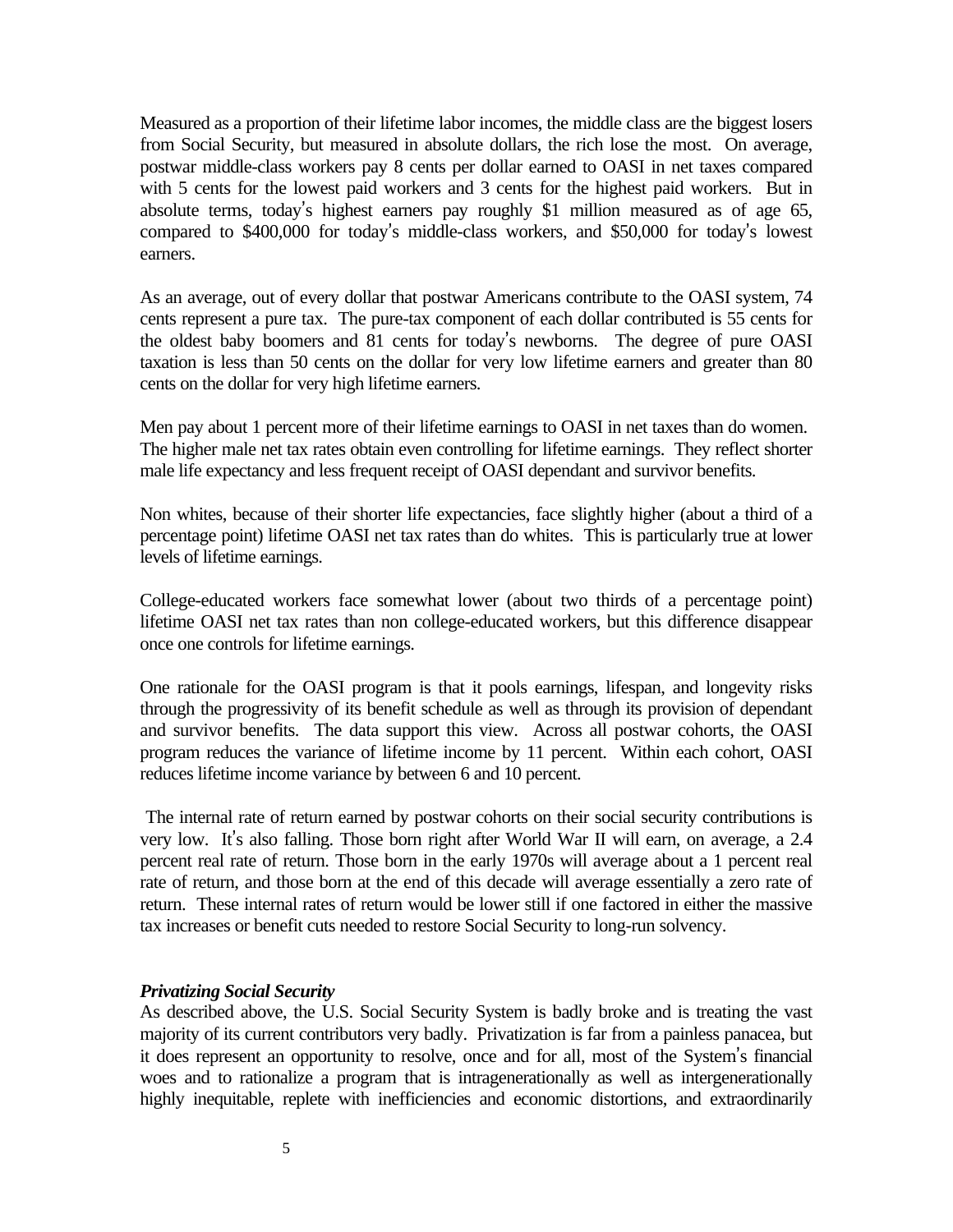uninformative about the benefits it is providing in exchange for its mandatory contributions.

Once one decides that privatization is worth doing, the next question to consider is whether one wants to fully or partially privatize the system. As suggested, partial privatization will leave the non privatized portion of the system vulnerable to periodic financial half-measures that condemn the system to ongoing financial difficulties. Equally important, partial privatization will leave us with two basic retirement systems with all the extra administrative costs that entails. Finally, partial privatization will eventuate in a large number of extremely small retirement accounts -- namely those of society's lowest earners. The fixed transactions costs of transmitting and recording contributions to these accounts, sending annual reports to the owners of these accounts, and disbursing payments could wipe out much of the return these accounts could be expected to earn. In short, if privatizing a dollar of the retirement portion of Social Security makes sense, privatizing all of it makes much more sense.

# *The Personal Security System<sup>2</sup>*

The Personal Security System (PSS) fully privatizes the retirement portion of Social Security. The plan has the following seven provisions:

- *Social Security=s Old Age Insurance (OAI) payroll tax is eliminated and replaced with equivalent compulsory contributions to PSS accounts.*
- *Workers= PSS contributions are shared 50-50 with their spouses.*
- *The government matches PSS contributions on a progressive basis.*
- *PSS balances are invested in a single market-weighted, global index fund of stocks, bonds, and real estate.*
- *Current retirees and current workers receive their full accrued Social Security retirement benefits.*
- *Between ages 60 and 70, PSS balances are annuitized on a cohort-specific and inflationprotected basis.*
- *A federal business cash-flow tax finances Social Security retirement benefits during the transition as well as the ongoing progressive government matching of PSS contributions.*

*Scope of the Proposal*

 $\overline{a}$ 

<sup>6</sup> *global index fund of stocks, bonds, and real estate. It also calls for financing the transition with a 2 This version of the Personal Security System plan differs in two details from the original version that was endorsed by Sachs and the other academic economists. Rather than calling for just a diversified portfolio, it insists that all account balances be invested in a single security - the market-weighted business cash flow tax rather than a retail sales tax.*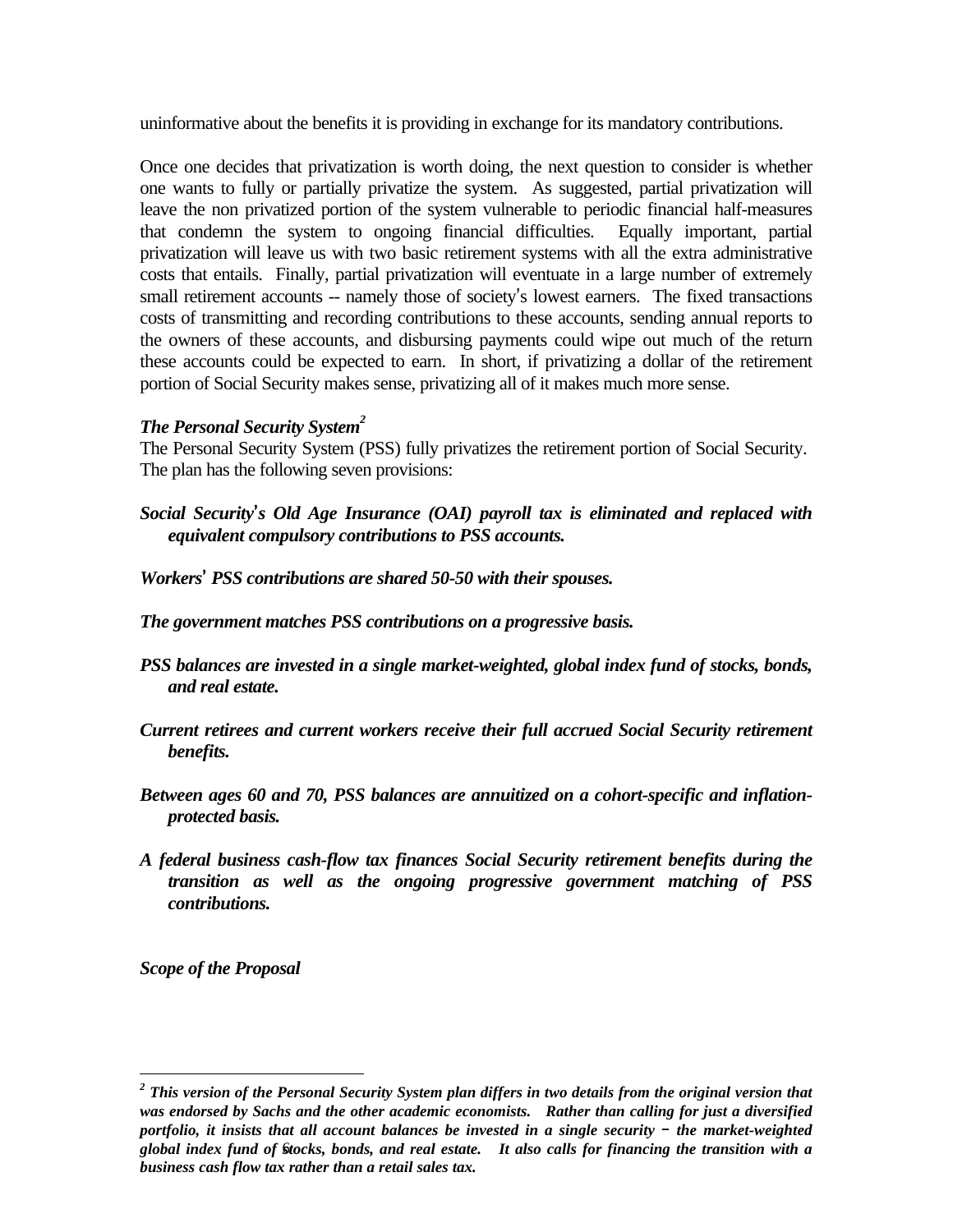The PSS plan leaves unchanged the contributions paid to and benefits received from the disability and survivor insurance portions of Social Security.<sup>3</sup> Only those contributions currently being made to the OAI portion of Social Security (about 70 percent of total OASDI contributions) are eliminated and replaced with mandatory contributions of equal size to PSS accounts.

## *Earnings Sharing*

To protect non-working spouses as well as spouses who are secondary earners, total PSS contributions made by married couples are split 50-50 between the husband and wife before being deposited in their own PSS accounts. Although this provision is gender neutral, it is much more important for women than for men since women remain the major caregivers for young children and have, as a result, less time to spend in formal work.

## *Government Matching of PSS Contributions*

The federal government would match PSS contributions of low-income contributors on a progressive basis. It would also make PSS contributions through age 65 on behalf of disabled workers.

## *Tax Treatment of PSS Accounts*

PSS contributions are subject to the same tax treatment as current 401k accounts. Contributions are deductible and withdraws are taxable.

#### *Investment of PSS Account Balances*

All PSS balances are invested in a single, market-weighted global index fund of stocks, bonds, and real estate. Participants would purchase this security from (set up their accounts with) their preferred financial institution. Although participants could choose the financial institution in which they wanted to hold their global index fund, they couldn't sell it off to purchase other securities. Forcing everyone to hold this and only this asset would ensure maximum portfolio diversification and guarantee all participants the same rate of return on their PSS contributions. It would also prevent people from playing the market; i.e., they would be forced to invest for the long term.

#### *Annuitization of PSS Account Balances*

Between ages 60 and 70, participants in each birth cohort would have their PSS balances converted into inflation-protected pensions that continued until they died. This conversion would be organized by the government through competitive bidding by the insurance industry. The insurance company winning the bid to annuitize a cohort's PSS account balances would provide each PSS participant an inflation-protected pension in proportion to his or her account balance, where the factor of proportionality would be the same for all participants; i.e., all participants would become annuitized on identical terms so there would be no cherry picking by the insurance industry. The insurance company winning the bid for a particular birth cohort

 $\overline{a}$ 

 $3$  These programs also need to be reformed to hold their costs to the levels of their tax receipts. Whether privatization of these programs is the best method to achieve this objective is, however, a subject for another paper.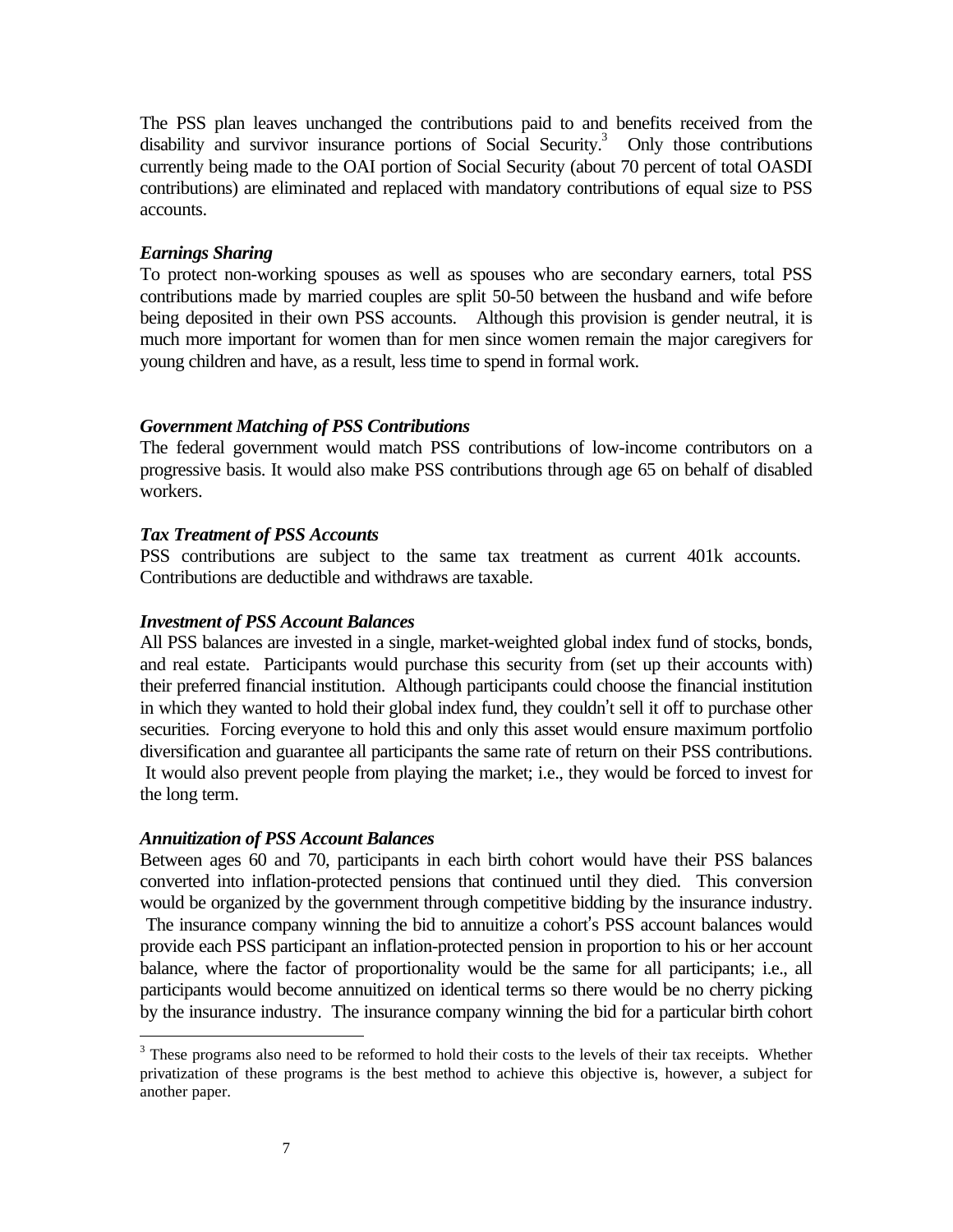would sell off a portion of the cohort's PSS global index fund holdings each day as the cohort aged between 60 and 70. This would average out the risk of annuitizing PSS account balances when financial markets are temporally depressed. In being forced to bid for the right to annuitize a cohort's PSS account balances, the insurance industry will end up providing this service at the lowest possible price.

## *Survivor Provisions of PSS Accounts*

If contributors die prior to age 70, any non annuitized portion of their PSS accounts balances is bequeathable to their heirs.

# *Payment of Social Security Retirement Benefits to Current Retirees and Current Workers*

Current recipients of Social Security retirement benefits continue to receive their full inflationindexed benefits. When they reach retirement, workers receive the full amount of Social Security retirement benefits that they had accrued as of the time of the reform. These benefits are calculated by filling in zeros in the OAI earnings records of all Social Security participants for years after the transition begins. Since new workers joining the workforce will have only zeros entered in their OAI earnings histories, new workers will receive no OAI benefits in retirement. This ensures that over a transition period aggregate Social Security retirement benefits will decline to zero.

# *Financing the Transition*

During the transition, Social Security retirement benefits will be financed by a federal business cash-flow tax. The business cash-flow tax would also finance the government's ongoing PSS contribution match. Over time, the PSS business cash-flow tax rate would decline as the amount of Social Security retirement benefits decline. Provisional calculations suggest that the tax would begin around 8 percent and would decline to a permanent level of roughly 2 percent within 40 years.

# *Advantages of the Reform*

The Personal Security System would improve benefit-tax linkage, enhance survivor protection, equalize treatment of one- and two-earner couples, offset the ongoing transfer of resources from the young to the old, provide better divorce protection to non working spouses, make the system's progressivity apparent, resolve Social Security's long-term funding problem, and ensure Americans an adequate level of retirement income.

# *Macroeconomic Effects*

Simulation studies suggest that this reform will, over time, increase the economy's output by roughly 15 percent and the capital stock by roughly 40 percent.

# *Impact on the Poor*

A business cash-flow tax represents an indirect way of taxing consumption. The current poor elderly living on Social Security benefits will be fully insulated from the tax because their benefits are guaranteed in real terms through the System's indexation of benefits to the consumer price level. Middle-class and rich elderly as well as middle-aged and younger members of society will jointly bear the burden of the tax. For young and middle aged workers there is an overall decline in the tax burden since they no longer pay the OAI tax. For the